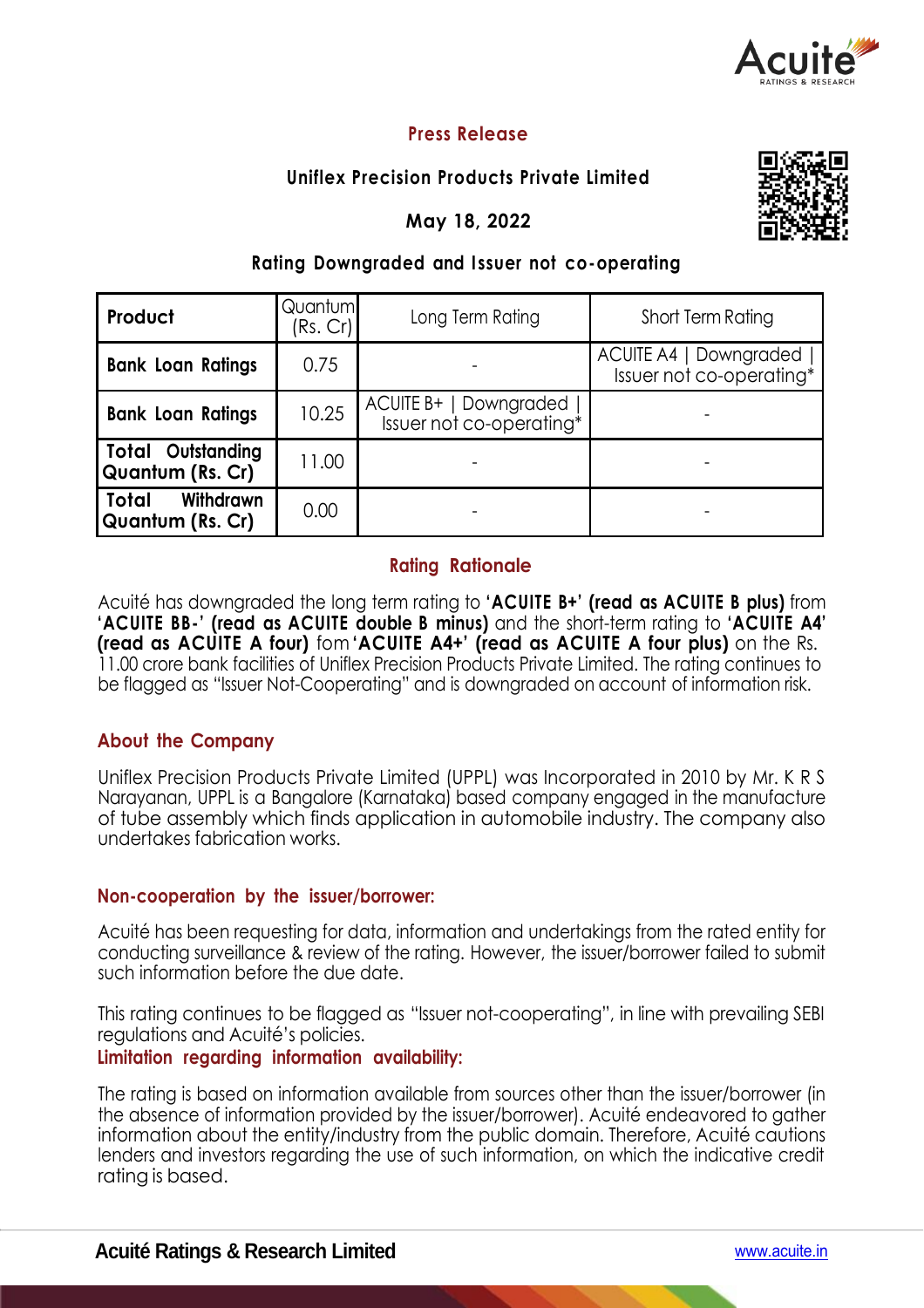## **About the Rated Entity - Key Financials**

The rated entity has not shared the latest financial statements despite repeated requests.

## **Rating Sensitivity**

"No information provided by the issuer / available for Acuite to comment upon."

## **Material Covenants**

Not Applicable

#### **Liquidity Position**

"No information provided by the issuer / available for Acuite to comment upon."

## **Outlook**

Not Applicable

## **Status of non-cooperation with previous CRA**

None

## **Any other information**

Acuité is yet to receive the latest No Default Statement (NDS) from the rated entity, despite repeated requests and follow-ups.

#### **Applicable Criteria**

- Manufacturing Entities: https://www.acuite.in/view-rating-criteria-59.htm
- Default Recognition: https://www.acuite.in/view-rating-criteria-52.htm
- Consolidation Of Companies: https://www.acuite.in/view-rating-criteria-60.htm

## **Note on Complexity Levels of the Rated Instrument**

https://www.acuite.in/view-rating-criteria-55.htm

#### **Rating History**

| <b>Date</b>                 | Name of<br><b>Instruments/Facilities</b> | Term          | Amount<br>(Rs. Cr) | <b>Rating/Outlook</b>                                   |
|-----------------------------|------------------------------------------|---------------|--------------------|---------------------------------------------------------|
|                             | <b>Bank Guarantee</b>                    | Short<br>Term | 0.75               | ACUITE A4+ (Issuer not co-operating*)                   |
|                             | Cash Credit                              | Long<br>Term  | 2.00               | ACUITE BB- (Downgraded and Issuer not<br>co-operating*) |
| 12 Feb <sup>1</sup><br>2021 | Proposed Term Loan                       | Long<br>Term  | 1.22               | ACUITE BB- (Downgraded and Issuer not<br>co-operating*) |
|                             | Term Loan                                | Long<br>Term  | 5.53               | ACUITE BB- (Downgraded and Issuer not<br>co-operating*) |
|                             | Proposed Term Loan                       | Long<br>Term  | 1.50               | ACUITE BB- (Downgraded and Issuer not<br>co-operating*) |
|                             | Cash Credit                              | Long<br>Term  | 2.00               | ACUITE BB (Issuer not co-operating*)                    |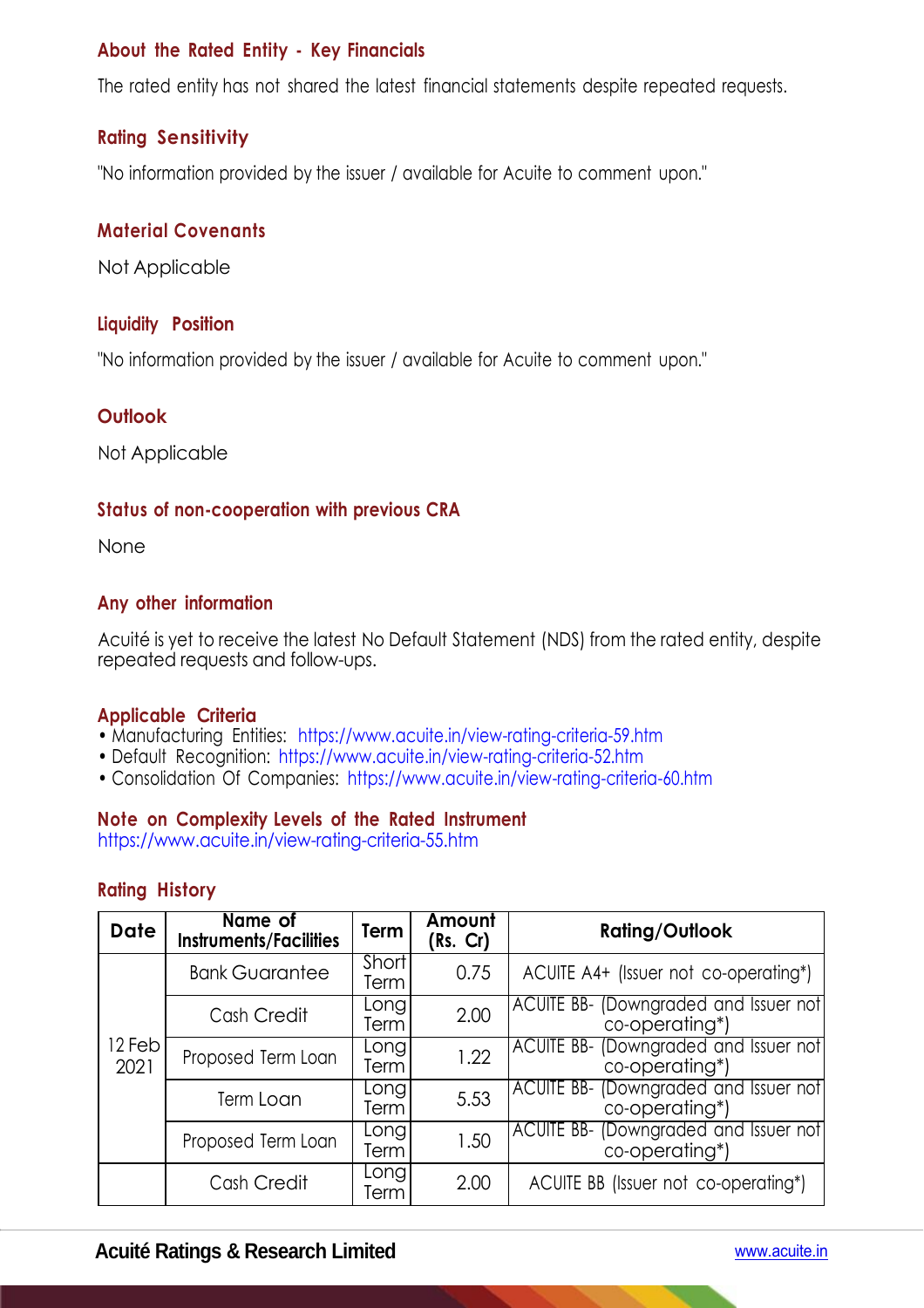|                 | Proposed Term Loan          | Long<br>Term         | 1.50 | ACUITE BB (Issuer not co-operating*)  |
|-----------------|-----------------------------|----------------------|------|---------------------------------------|
| 06 Dec<br>2019  | Proposed Term Loan          | Long<br>Term         | 1.22 | ACUITE BB (Issuer not co-operating*)  |
|                 | <b>Bank Guarantee</b>       | Short<br>Term        | 0.75 | ACUITE A4+ (Issuer not co-operating*) |
|                 | Term Loan                   | Long<br>Term         | 5.53 | ACUITE BB (Issuer not co-operating*)  |
| 10 Decl<br>2018 | Proposed Long Term<br>Loan  | Long<br>Term         | 1.22 | ACUITE BB   Stable (Assigned)         |
|                 | Proposed Long Term<br>Loan  | Long<br>Term         | 1.50 | ACUITE BB   Stable (Assigned)         |
|                 | <b>Term Loan</b>            | Long<br>Term         | 5.53 | ACUITE BB   Stable (Assigned)         |
|                 | <b>Bank Guarantee</b>       | <b>Short</b><br>Term | 0.75 | ACUITE A4+ (Assigned)                 |
|                 | Long<br>Cash Credit<br>Term |                      | 2.00 | ACUITE BB   Stable (Assigned)         |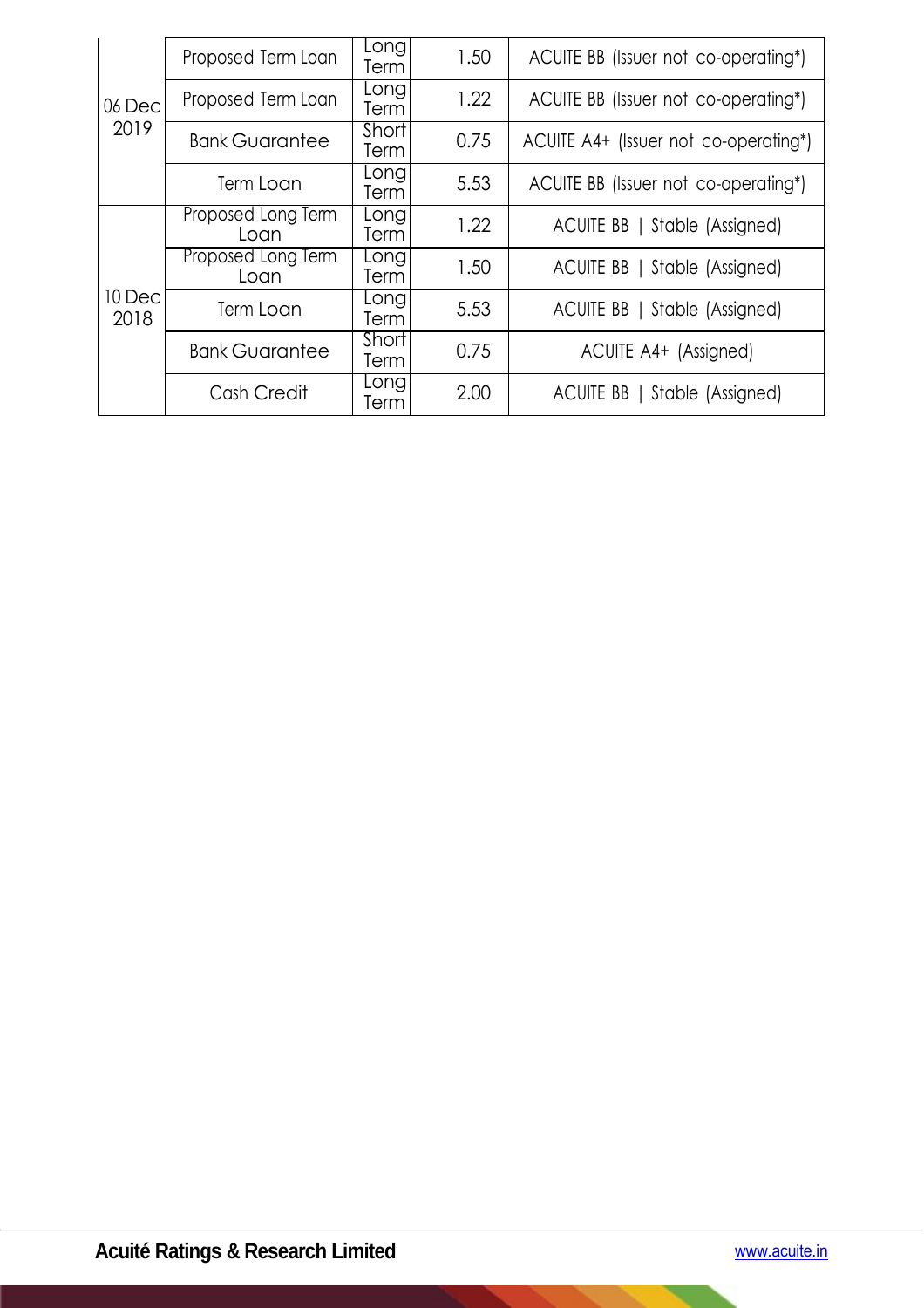# **Annexure - Details of instruments rated**

| Lender's<br><b>Name</b>                                        | <b>ISIN</b>              | <b>Facilities</b>                 | Date Of<br><b>Issuance</b> | Coupon<br>Rate                                    | Maturity<br>Date | Quantum<br>(Rs. Cr.) | Rating                                                                     |
|----------------------------------------------------------------|--------------------------|-----------------------------------|----------------------------|---------------------------------------------------|------------------|----------------------|----------------------------------------------------------------------------|
| Axis Bank                                                      | <b>Not</b><br>Applicable | <b>Bank</b><br>Guarantee<br>(BLR) | <b>Not</b>                 | Not<br>Applicable Applicable Applicable           | Not              | 0.75                 | ACUITE A4<br>Downgraded<br><b>Issuer not</b><br>$CO-$<br>operating*        |
| Axis Bank                                                      | <b>Not</b><br>Applicable | Cash<br>Credit                    | Not                        | Not<br>Applicable Applicable Applicable           | Not              | 2.00                 | ACUITE B+<br>Downgraded<br>Issuer not<br>$CO-$<br>operating*               |
| Not<br>Applicable                                              | Not<br>Applicable        | Proposed                          | Not                        | Not<br>Term Loan Applicable Applicable Applicable | Not              | 1.50                 | <b>ACUITE B+</b><br><b>Downgraded</b><br>Issuer not<br>$CO-$<br>operating* |
| <b>Not</b><br>Applicable                                       | Not<br><b>Applicable</b> | Proposed                          | Not                        | Not<br>Term Loan Applicable Applicable Applicable | Not              | 1.22                 | ACUITE B+  <br>Downgraded<br>Issuer not<br>$CO-$<br>operating*             |
| Small<br>Industries<br>Development Applicable<br>Bank of India | Not                      | Term Loan                         | Not<br>available           | Not<br>available                                  | Not<br>available | 5.53                 | <b>ACUITE B+</b><br>Downgraded<br>Issuer not<br>$CO-$<br>operating*        |